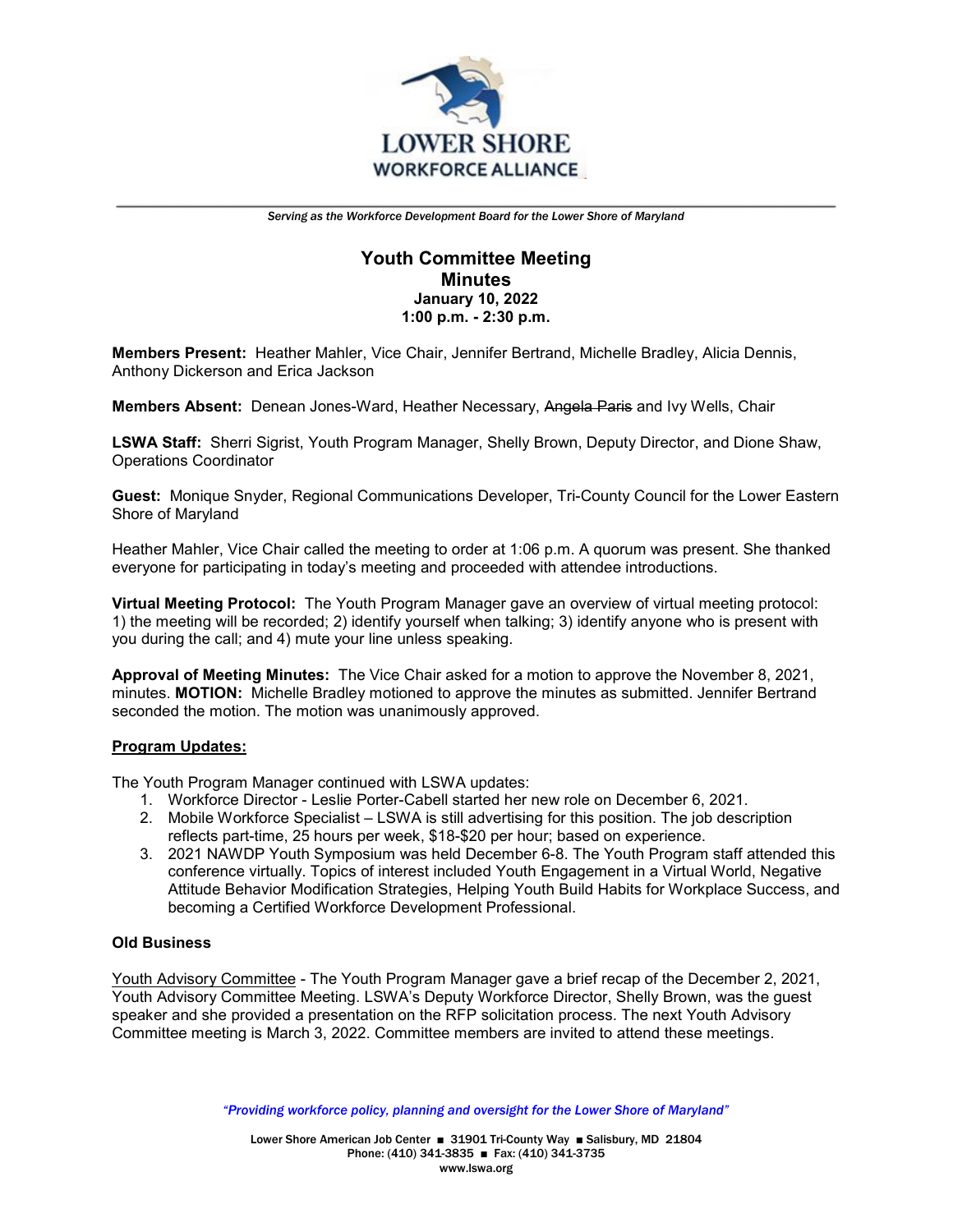

Strategic Goals: Review and Updates – The Youth Program Manager provided a review of Goal #1 and the Action Items for that goal.

- Goal #1: Increase employer engagement with workforce development and education systems in order to increase work-based training opportunities for at-risk youth.
	- o Action items:
		- 1. Identify in-demand industries. This Action Item has been accomplished. Those top five industries on the Eastern Shore have been identified and that spreadsheet has been shared with the committee.
		- 2. Identify employers within each industry. Ivy Wells identified employers in the Berlin area. Alicia Dennis is working on identifying employers for the three Lower Shore Counties and will provide an update at the February meeting.
		- 3. Interview employers and current employees. Interview questions for Employers, Employees, and Educators were developed and were emailed to the committee.
		- 4. Video tours of Employers/Businesses. The equipment needed to complete this task: video camera, external microphone-attached to the top of the camera and a lavalier microphone for the actual interviews. LSWA can provide this video equipment and assistance with recording and editing the videos. The Youth Program Manager introduced Monique Snyder, Regional Communications Developer for the Tri-County Council for the Lower Eastern Shore of Maryland. Monique said video is a primary mode of marketing and she is excited to collaborate with the committee on this project. Once the business list becomes available, Jennifer has volunteered to assist with conducting the video tours. Alicia asked how many videos are being considered per identified sector. A discussion ensued. Heather said this requires more discussion among the committee members once the list becomes available. Since the list will be extensive, it should be narrowed down to a certain number of videos per county or industry. The Youth Program Manager stated that the counties need to be equally represented in this process as well. Alicia said at this time, due to COVID, we might not be able to carry out this plan, so maybe we should consider a Plan B. She spoke about the Upper Shore Business Services Corner and said she would send Monique access. Heather requested that Alicia share access with the entire committee. **Action Item:** Alicia Dennis will share the Business Services Corner access with Monique Snyder and the Committee. Heather asked to table the discussion about the business sectors and how many videos are needed until February. This will give the committee an opportunity to review what Alicia is sending. **Action Item:** The Youth Program Manager will add this item to February's agenda for further discussion: Revisit the business sectors and the number of videos needed.
		- 5. Interview Educators that can provide training that leads to industry recognized credentials and career pathways. Denean Jones-Ward has agreed to assist with interviewing educators. Beginning in January, Denean was to begin connecting with her peers at Wor-Wic in Continuing Education. Denean could not be here today, so we look forward to an update in February.

The Youth Program Manager provided a review of Goal #2 and the Action Items for that goal.

- Goal #2: Increase community awareness to strengthen referral systems for youth provider organizations.
	- o Action items:

*"Providing workforce policy, planning and oversight for the Lower Shore of Maryland"*

Lower Shore American Job Center ■ 31901 Tri-County Way ■ Salisbury, MD 21804 Phone: (410) 341-3835 ■ Fax: (410) 341-3735 www.lswa.org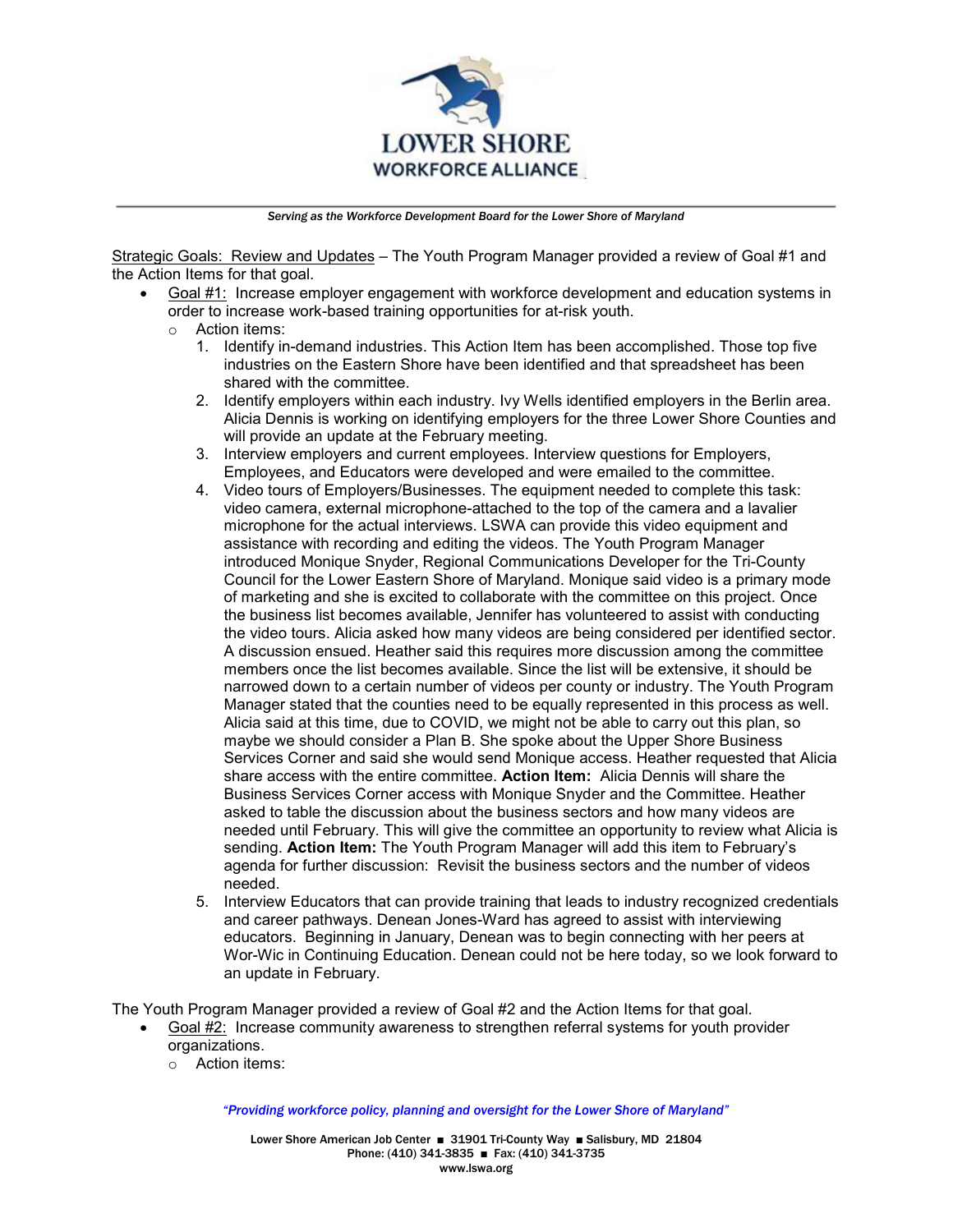

- 1. Solicit guest speakers through Youth Committee members and Advisory Committee. The Youth Program Manager gave a brief recap on the 2021 Advisory Committee guest speakers: September's guest speaker was Jerrona Smith and she spoke about the Court Appointed Special Advocate (CASA) Program, and the December guest speaker was Shelly Brown and she spoke about the Spring RFP solicitation process for the Youth Program grant. A speaker is needed for the Youth Advisory Committee meeting in March. Heather said she was considering Amber Green, Executive Director, of the Fenix Youth Project. The Committee agreed that Heather should reach out to Amber. **Action Item:** Heather will invite Amber Green to the Youth Advisory Committee meeting in March as the Guest Speaker.
- 2. Research Youth Programs in the Tri-County area and identify contact person. LSWA has researched and completed the Area Youth Program Directory. The Area Youth Program Directory was emailed to the committee.
- 3. Current Community Audits Review any current community audits for gaps in youth services. Heather volunteered to research this Action Item. Currently, no community audits have been found to specifically address youth gaps and services. Recent reports are mostly tied to the pandemic and the effects of the pandemic on the communities. A discussion ensued. Jennifer said that there is a new program in Somerset County called Local Systems Board and it is aimed towards services for youth and teen pregnancy. They are currently getting a Youth Advisory Committee together. This is a new program, so there is no data available at this time, but it is something we can tap into in the future. Heather suggested, in the future, talking with Tim Bozman, Executive Director, Somerset County Local Management Board Executive Director.

### **New Business**

### **Provided by the Youth Program Manager:**

- Committee Chair Denean concluded her tenure on December 8, 2021. She will continue to serve on the Youth Committee, and we continue to welcome her expertise and experience. In December, the Workforce Development Board confirmed Ivy Wells as the new Youth Committee Chair.
- Committee Members In December, the Workforce Development Board also confirmed two new Youth Committee members: 1) Heather Necessary, Adult Education Coordinator, Somerset County Public Schools and 2) Angela Paris, Adult Education Facilitator & Coordinator of Education, Worcester County Public Schools.
- Sub-Recipient File Monitoring LSWA conducted a sub-recipient file monitoring last Wednesday, January 5, 2022, on both sub grantees, Grace Center and Telamon. Random participant files were pulled to check for items that have been included in the monthly updates regarding case notes/service notes, documentation, ISS completion and submission, and follow up. We are finishing the reviews now and should be able to share those results with you at the next meeting.
- Program Re-Organization LSWA is in the final year of a three-year grant. Current sub-recipients are not meeting their deliverables; therefore, LSWA is discussing options for restructuring the Youth Program. The first step is to consult with our Youth Program Representative at Maryland Department of Labor in early February. We hope to share the results from that meeting with the committee in February.

*"Providing workforce policy, planning and oversight for the Lower Shore of Maryland"*